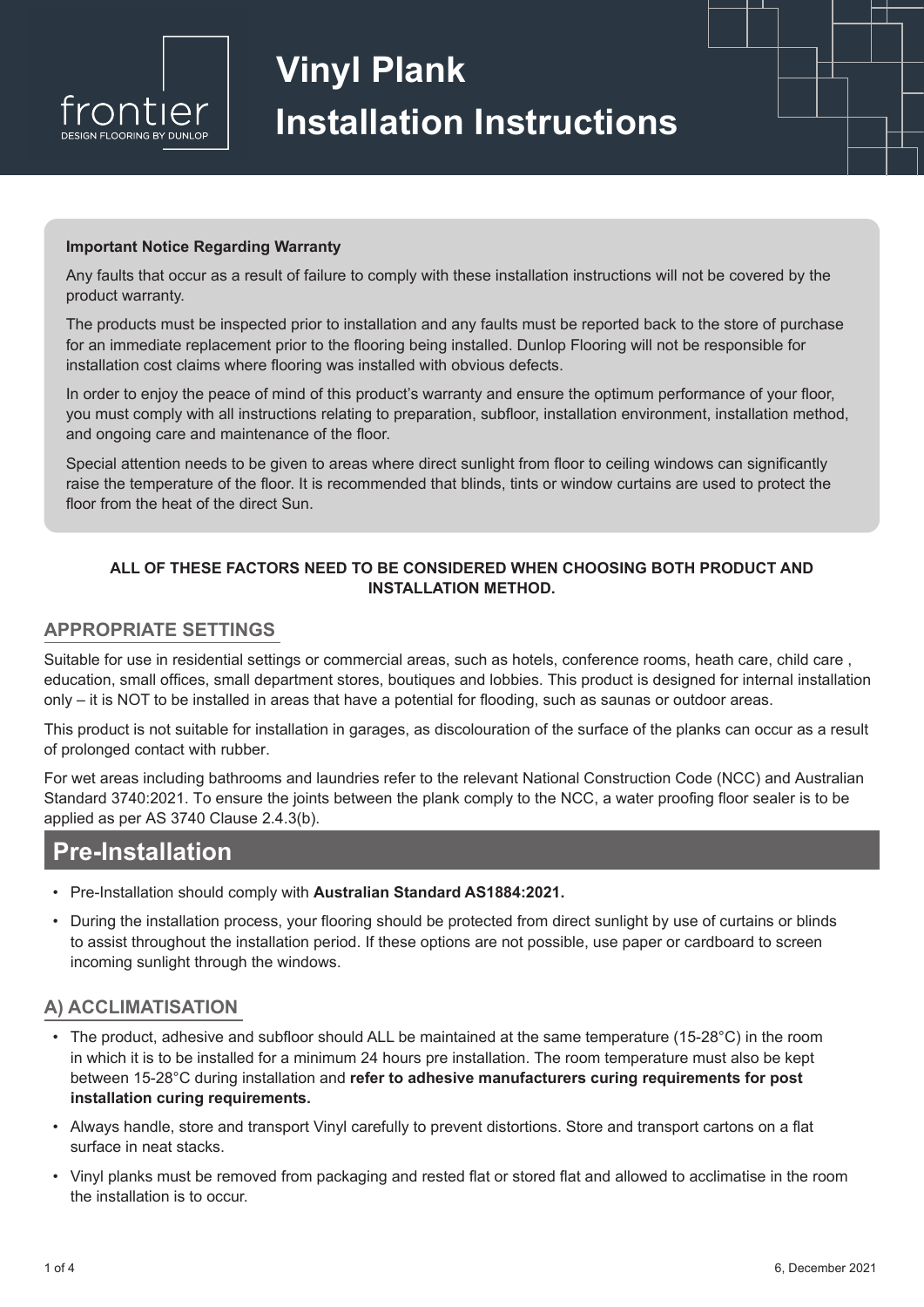## **B) SUBFLOORS**

The requirements below apply to all subfloor options detailed throughout this document and must be paid careful attention to in order to minimise the risk of problems occurring with your flooring post installation. All subfloor preparation must comply with Australian Standard AS1884:2021.

#### **All substrates must be, structurally sound, plain, smooth, clean and dry:**

- **Structurally Sound:** This product can be installed onto concrete subfloors and existing timber sub floors, provided they are not cushioned and are dimensionally stable (Refer to Timber Sub floor section). Existing floor coverings are not considered to be a structurally suitable subfloor. (For existing ceramic tiled floor coverings please see subsection **B.2) Tiled Floors**
- Plain: Deviations in any subfloor level must not exceed 4mm under a 2 lineal metre straight edge. Raised points must be sanded/ground down and depressions filled using levelling compound.
- Smooth: Must not exceed 1mm over a 150mm straight edge. Raised points must be sanded/ground down and depressions filled using levelling compound.
- Clean: Ensure the subfloor is clean and free from all contaminant materials such as grease, oil, paint, existing floorcoverings and their adhesives, curing or parting agents, any surface treatment, particularly oxides, mark-out paints, wax crayons which could adversely affect adhesion, discolouration or any other detrimental effect shall be removed from the subfloor via mechanical means.

**Note:** Sub loor should be vacuumed thoroughly to remove any loose materials, prior to installation.

**Dry:** It is essential that the moisture content of any subfloor complies with **Australian standard 1884:2021** a maximum of 75% relative humidity for concrete subfloors and 10 - 14% moisture content for wood subfloors. A high reading of Relative Humidity (RH) or Moisture Content (MC) will affect the integrity of the subfloor and the bonding of the adhesive.

The final responsibility for determining if the subfloor is adequately suitable for installation of the flooring, **lies with the installer of the product.** 

#### **%1) TIMBER FLOORS**

- Vinyl planks should not be directly installed on particleboard or strip timber subfloors. You will need to overlay such subfloors with plywood, Masonite, MDF/HDF flooring or suitable underlayments designed to stabilise particleboard and the stabilization process complying with Australian Standard AS1884:2021 **and particleboard/underlayment manufacturer instructions.**
- Existing timber floors should be securely fixed, to minimise the risk of squeaking.

#### **B.2) TILED FLOORS**

- This also includes Existing Terrazzo, Ceramic Tile, Marble, Slate and other non-porous surfaces.
- The floor must be sound and firmly fixed, and any loose or powdery material removed from the joints.
- The surface should be thoroughly washed to remove any surface contaminants and any cracks cleaned out and rectified to **Australian Standard AS1884:2021.**
- The surface may also need some mechanical abrasion to enable the smoothing underlayment to key to the surface.
- Dunlop Flooring recommends a self-levelling underlayment of at least 3mm thickness to provide a uniform surface and porosity for acrylic adhesives prior to the installation of the resilient floor coverings, to remove grout lines and achieve the required smoothness and planeness as per **Australian Standard** AS1884:2021. Please note that patching compounds will not be sufficient for this purpose due to the risk of 'telegraphing'.
- The smoothing underlayment supplier will advise on the correct product to use from their range that suits both the end use application and subfloor construction. If applicable, they will also advise on the correct primer to apply.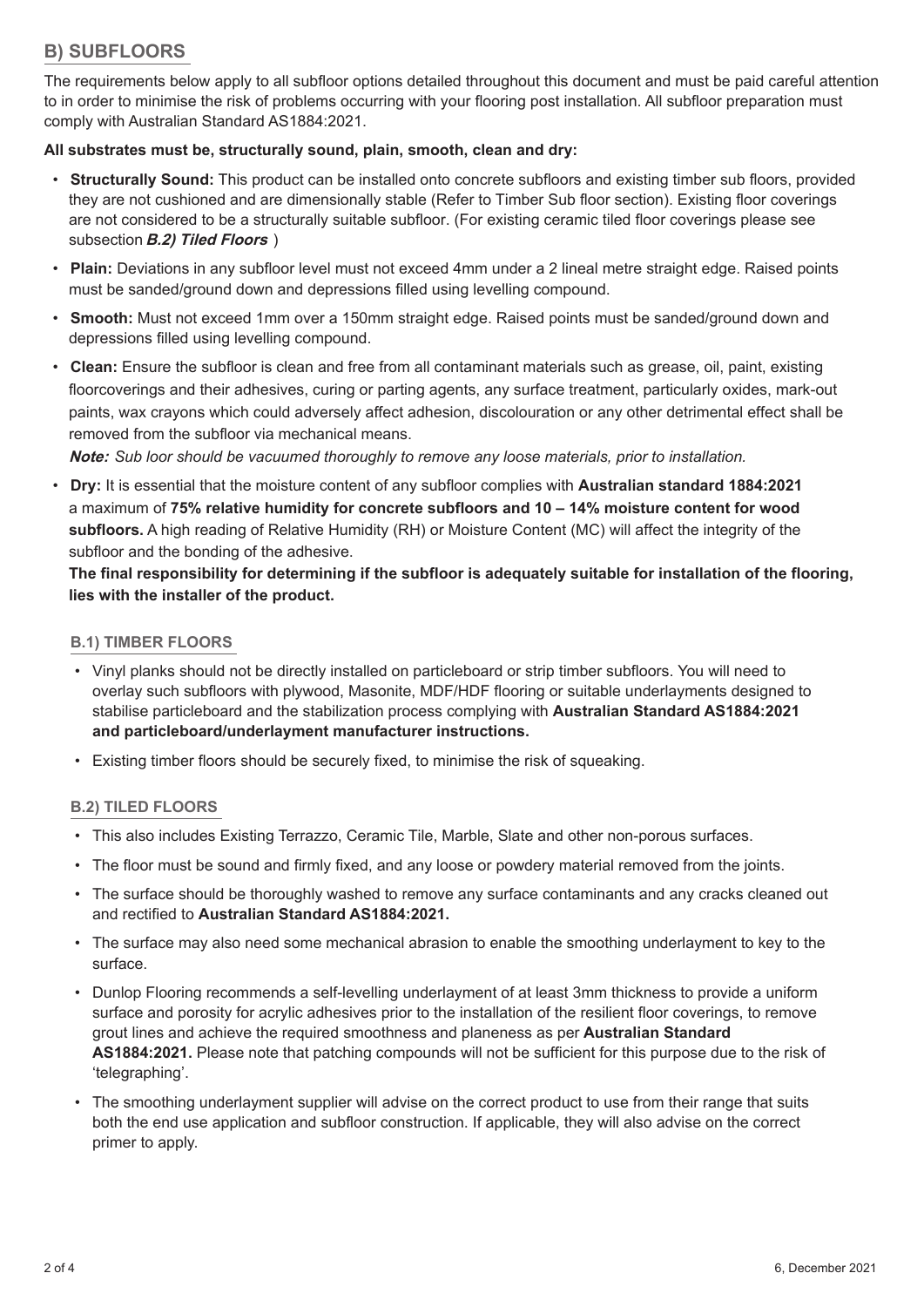#### **B.3) HEATED SUBFLOORS**

#### Always refer to the underfloor heating system's manufacturer recommendations for additional quidance on installing vinyl flooring and the compatibility with their system.

- Electrical underfloor heating system It is **not recommended** to install hybrid plank flooring over an electrical underfloor heating system.
- Hydronic underfloor heating systems
	- This is acceptable provided the following instructions are complied with:
- Before installing over the newly installed heating system, operate the system at maximum capacity to force any residual moisture from the subfloor.
- Once this has been completed, switch off the heating system for installation of the flooring.
- It is recommended that the heat be applied in a gradual manner after installing the flooring.
- Ensure the surface temperature never exceeds 28°C.

#### **B.4 ACOUSTIC UNDERLAYS**

**For details on acoustic requirements please contact your Dunlop Flooring representative or Dunlop Flooring on 1800 622 293** 

### **C) LAYOUT & DRY LAYING**

- Check each plank for any manufacturing defects prior to installation. Dunlop Flooring will not be responsible for installation cost claims where flooring was installed with obvious defects.
- Dunlop Flooring recommends dry laying to produce the optimum appearance, it is necessary to carefully plan and set out the planks. It is best practise to dry lay the floor so that it can be determined whether the appearance of the pattern is acceptable and determine the sizes of cuts along parallel walls in the area.
- Dry laving also assists in acclimatisation and complying with open time of the adhesive.
- Planks are manufactured to a consistent length with a limited pattern repeat. To achieve the most natural and realistic finish the planks should be laid randomly across the floor. This will result in a more natural looking floor, minimising pattern repeat. We recommend that you install the planks using a mix from several different cartons.
- The boards should be fitted to run the length of the longest, straightest wall. In narrow hallways, install the floor parallel to the length of the hallways.
- Before laying commences, carefully measure the length and width of the rooms and hallways, plan the layout so the floors look balanced and ensuring borders are not less than half a tile or plank from the wall.

## **D) ADHESIVE SELECTION**

#### **Adhesive Recommendations**

Following comprehensive testing by Dunlop Flooring on leading adhesive brands in the market. Dunlop strongly recommends the use of Nexus NA870 hard-set adhesive when installing Dunlop vinyl plank's.

The tests carried out by Dunlop Flooring demonstrated that NA870 installed according to the adhesive guidelines provided a superior bond strength, assisting product stability and performance. Testing has shown, the use of Nexus NA870 adhesive significantly added to the installation lifespan, and will reduce the risk of gaping, curling and shrinking of the LVT planks (common features of a thermoplastic product). For more information please see our website.

- Dunlop Flooring luxury vinyl planks must be adhered using a **HARD-SET (PERMANENT) ADHESIVE** that is recommended by the manufacturer for use with vinyl planks and relevant to specific site conditions.
- If the floor is expected to be exposed to moisture, high levels of humidity, significant direct sunlight or large temperature fluctuations a full spread two-part polyurethane or an epoxy adhesive is required. Examples of these settings; windows/doors with full sun exposure, heaters/fireplaces, laundries, bathrooms, areas of high-water spillage etc.